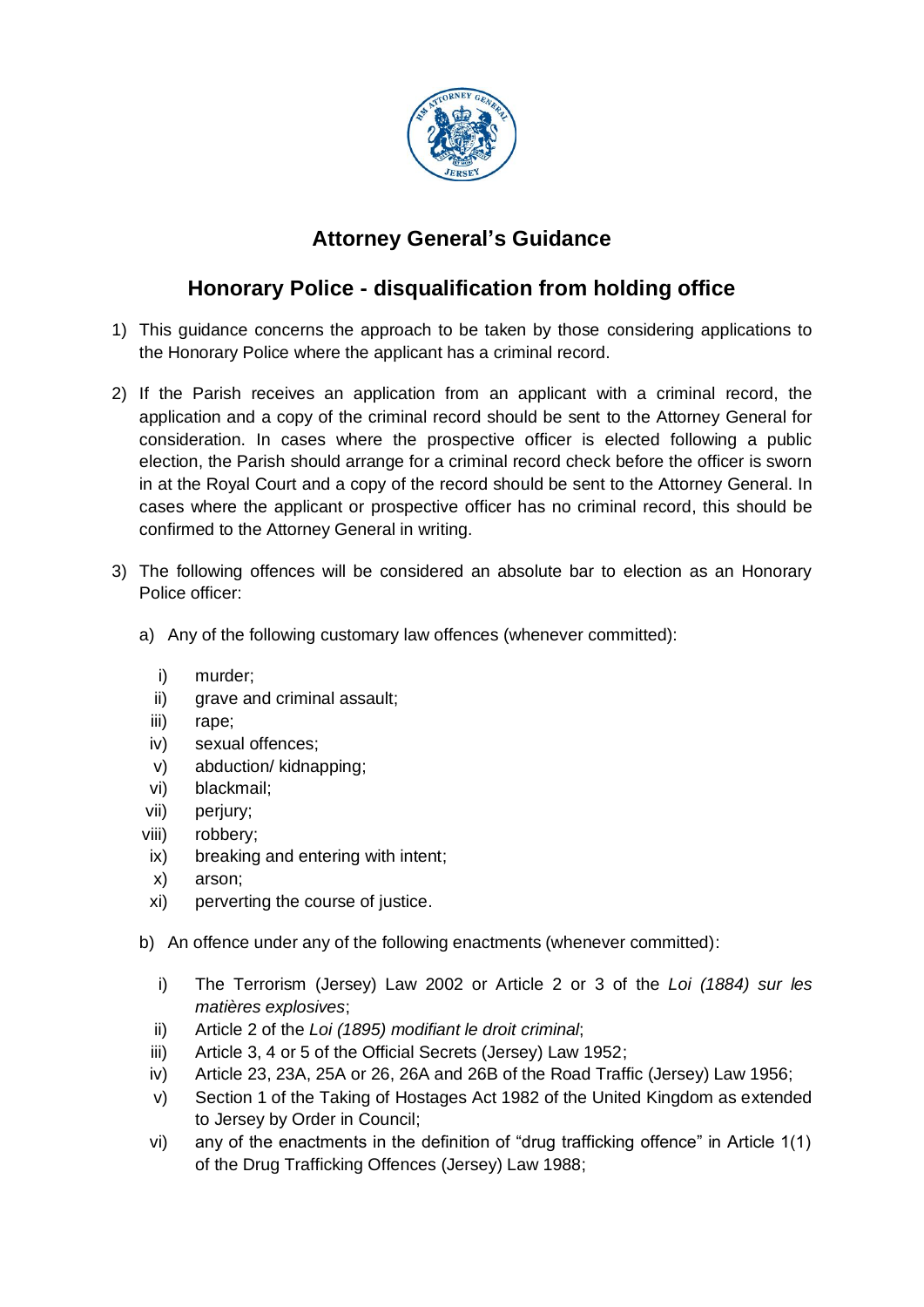- vii) The Torture (Jersey) Law 1990;
- viii) Section 1 of the Aviation Security Act 1982 of the United Kingdom as it is extended to Jersey by Order in Council;
- ix) Section 9 of the Aviation and Maritime Security Act 1990 of the United Kingdom as extended to Jersey by Order in Council;
- x) The Protection of Children (Jersey) Law 1994;
- xi) The Proceeds of Crime (Jersey) Law 1999;
- xii) The Firearms (Jersey) Law 2000;
- xiii) The Corruption (Jersey) Law 2006;
- xiv) The Sexual Offences (Jersey) Law 2018.
- c) Aiding, abetting, attempting, inciting or conspiring in relation to any offence in paragraph 3) a) or b).
- d) An offence committed within the preceding 10 years in respect of which there was imposed:
	- i) a sentence of imprisonment (including youth detention); or
	- ii) a fine of more than level 2 on the standard scale; or
	- iii) an order under Article 3 of the *Loi (1937) sur l'atténuation des peines et sur la mise en liberté surveillée*; or
	- iv) an order under Article 2 of the Criminal Justice (Community Service) Orders (Jersey) Law 2001.
- e) An offence committed elsewhere than in Jersey:
	- i) at any time having the attributes of an offence listed in paragraph 3) a), b) or c); or
	- ii) within the preceding 10 years for which a court or tribunal imposed a sentence or fine, or made an order, to the same or equivalent effect as a sentence, fine or order mentioned in paragraph 3) d).
- 4) Where a criminal record discloses any other offence, the Attorney General will have discretion as to whether the individual should be disqualified from election.
- 5) Manslaughter is deliberately excluded from the above list. The Attorney General considers that there may be special considerations to be taken into account concerning such offences and that disqualification should therefore remain discretionary.
- 6) Except in cases where an individual is disqualified because the offence falls into the lists in paragraph 3, in deciding whether an individual should be disqualified from election to the Honorary Police the following factors will need to be taken into consideration:
	- a) Age when the offence was committed some offences are associated with young offending and levels of responsible behaviour often increase with age. Examples of offences in this category are breach of the peace, drunk and disorderly, and minor road traffic offences such as speeding. An applicant's conviction profile would indicate whether such offences were isolated and age-related.
	- b) Time since the offence was committed.